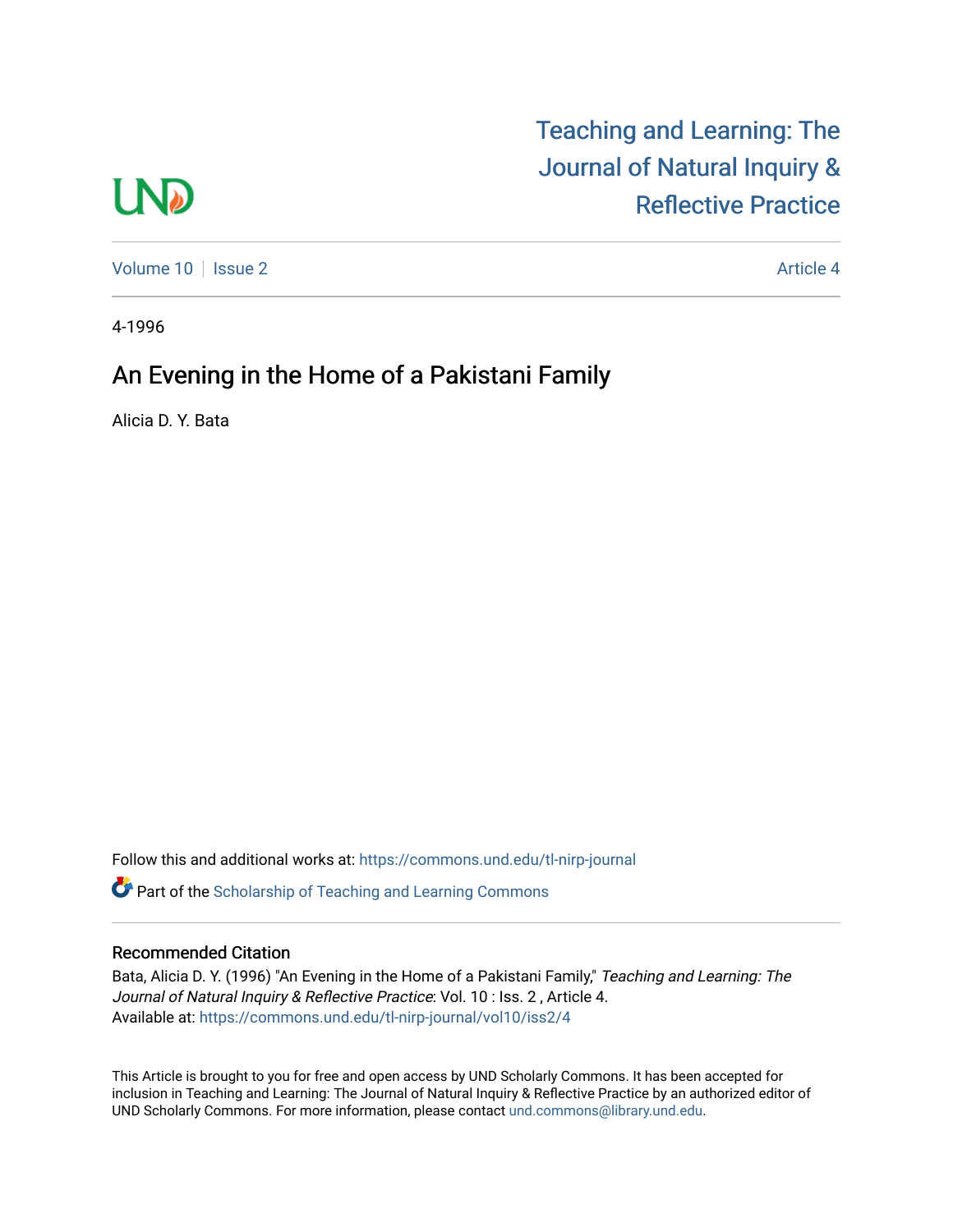### **An Evening in the Home of a Pakistani Family**

**by** 

### **Alicia D. Y. Bata**

To experience a language I had never been in touch with before, I visited the home of Jamil and Rehana Tareen.

Dr. and Mrs. Tareen live with their children, Sophia (a ninth grader) and Badar (a sixth grader), in Cavalier, ND. Jamil and Rehana were born in Pakistan, but they have been living in the United States for the past twenty years; their children were born in the U.S. I had spoken with Rehana about this assignment, and she was quite cooperative. I have known the Tareens for a few years, since their two oldest children, Asmah and Basir, were my students in Spanish class before they graduated from Cavalier High School.

When I arrived at their home, they were about to have their afternoon snack. They shared a meal which consisted of samosa (a fried pastry filled with spicy meat and potatoes), kheer (a sweet creamy sauce made with sugar, cream, noodles, and almonds), cake, and tea. Later, Rehana explained to me that she likes to have the children eat a big snack when they get home from school since their supper is usually late (at around eight).

The family usually speaks Urdu at home. Their conversation, their meal, the Pakistani music in the background, and the decorations from their homeland reflected their cultural background. After a while I forgot I was in Cavalier, ND; I could easily imagine I was in a home in Pakistan.

Sophia played a tape of Pakistani music; her mother told her to turn it down (I could guess this through her gestures). Mother and daughter chatted by the kitchen counter; while Rehana did dishes, Sophia did homework. Rehana later told me that sometimes they have to do codeswitching when they talk about school, "since certain slang words only apply to English or to Urdu vocabulary; therefore, they are nearly impossible to translate into the other language without losing their special meaning."

After listening to them speak Urdu for a few minutes with hardly any silent periods, I tuned out. No matter how hard I tried to comprehend, there was no way I could understand what the conversation was about, unless they pointed or gestured.

I turned my attention to Jamil and Badar, who had been studying together in the living room. Badar recited a prayer in Arabic; then he read from the Koran while his father listened attentively and corrected his pronunciation. Amazingly, they both seemed very comfortable in any of the three languages, although I noticed the child often asked questions in English and his father answered him in Urdu.

Sophia showed Rehana a note from school; I could tell they were discussing it. Mother and daughter laughed in the kitchen (I did feel uncomfortable not being able to make out what they were laughing about). They seemed to speak very fast. Their words mixed together, and the sounds appeared completely unfamiliar to me. I felt incapable of making any sense out of their conversation. I felt overwhelmed. I was relieved if the conversation broke up for a minute or two, or if the speakers changed.